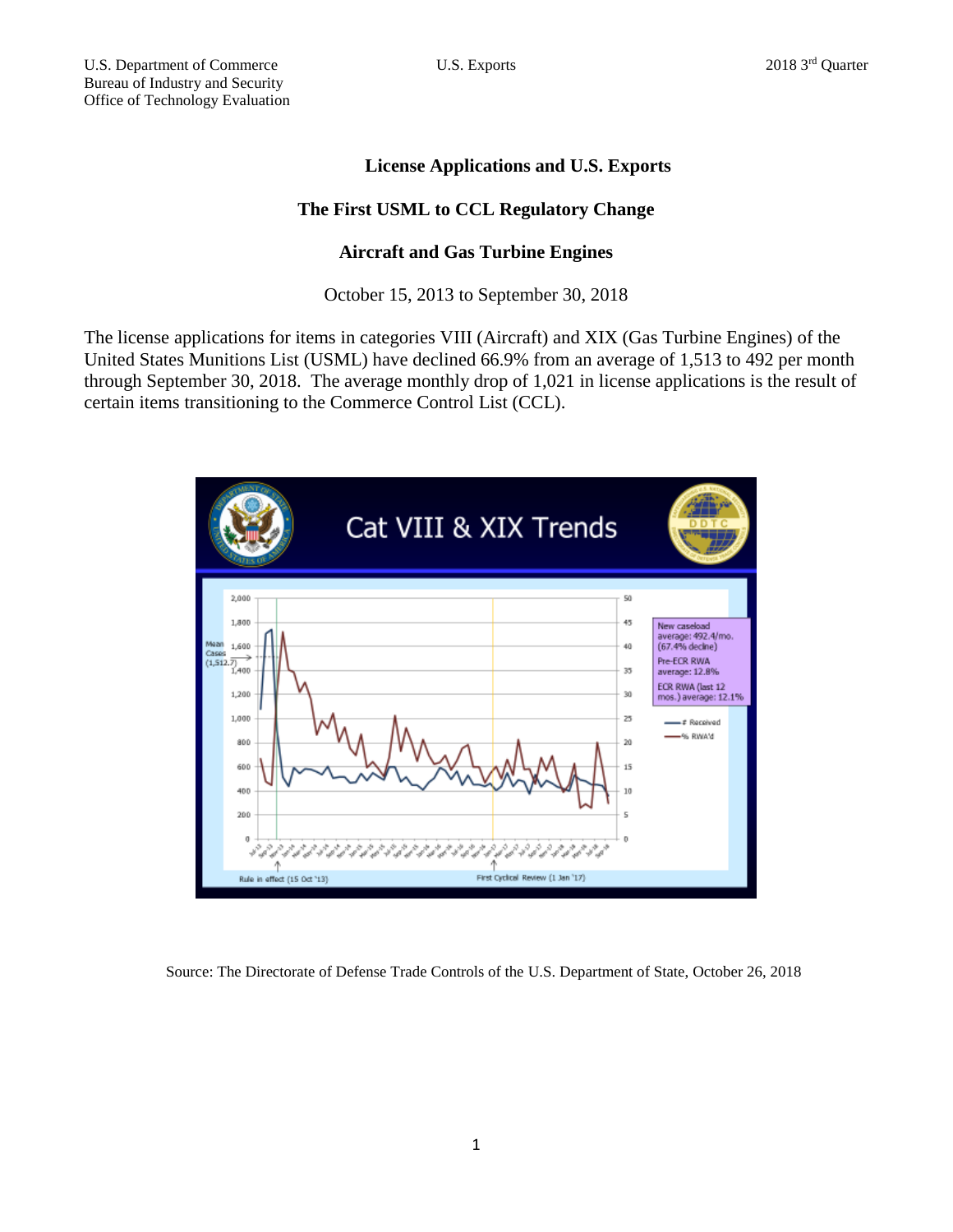Since the first USML to CCL regulatory change became effective on October 15, 2013, the average number of BIS processed licenses for the ten 600-Series items created by this rule is 640 per month through September 30, 2018. The approval rate is 90.6%.





Source: Commerce U.S. Exports Exporter Support System, October 3, 2018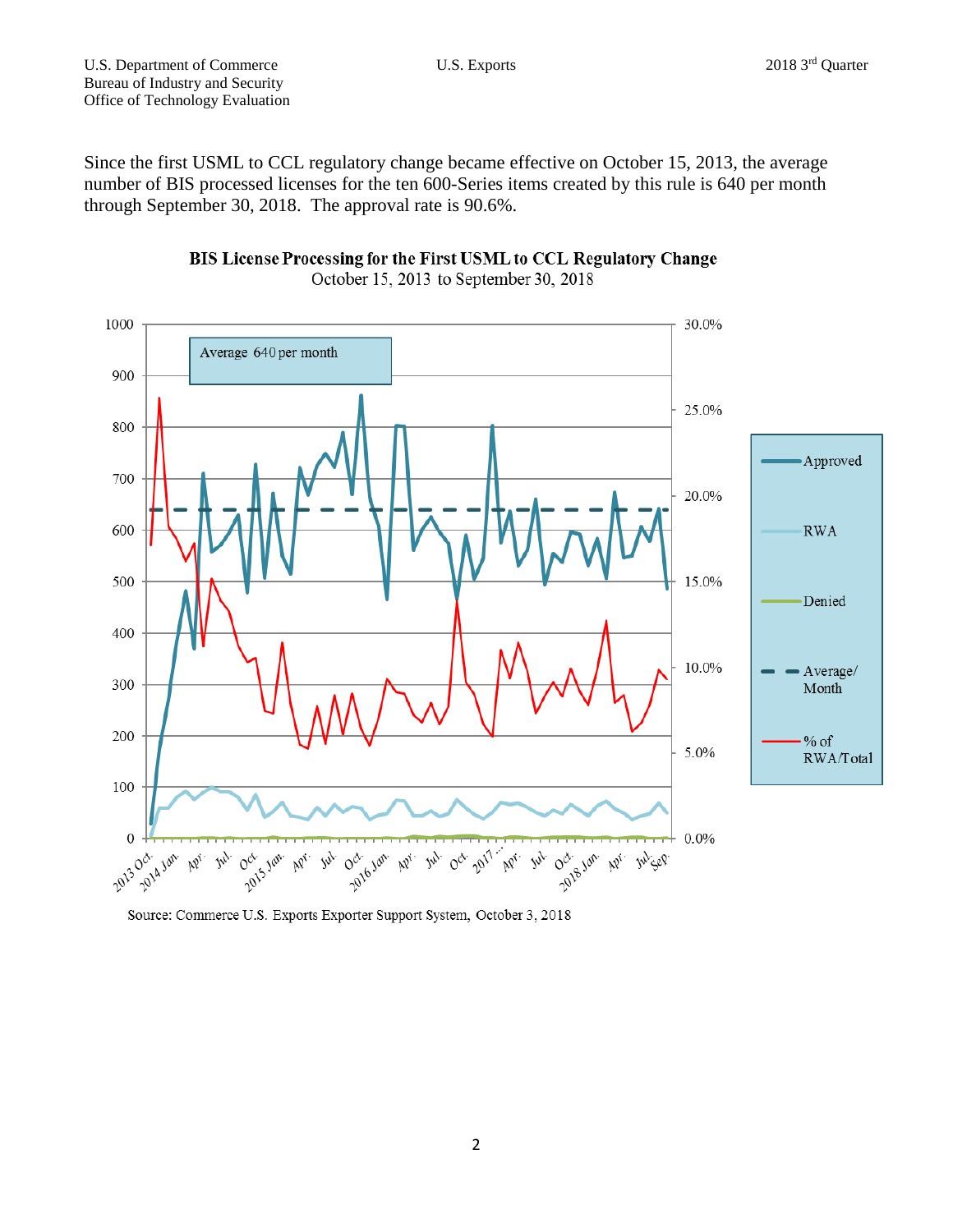From October 15, 2013 to September 30, 2018, U.S. exports of items under the first USML to CCL regulatory change – Aircraft and Gas Turbine Engines items (9x610 and 9y619) under BIS jurisdiction totaled 321,721 shipments for \$16.8 billion.



U.S. Yearly Exports under the First USML to CCL Regulatory Change under BIS Jurisdiction

Source: Automated Export System, November 2, 2018





Source: Automated Export System, November 2, 2018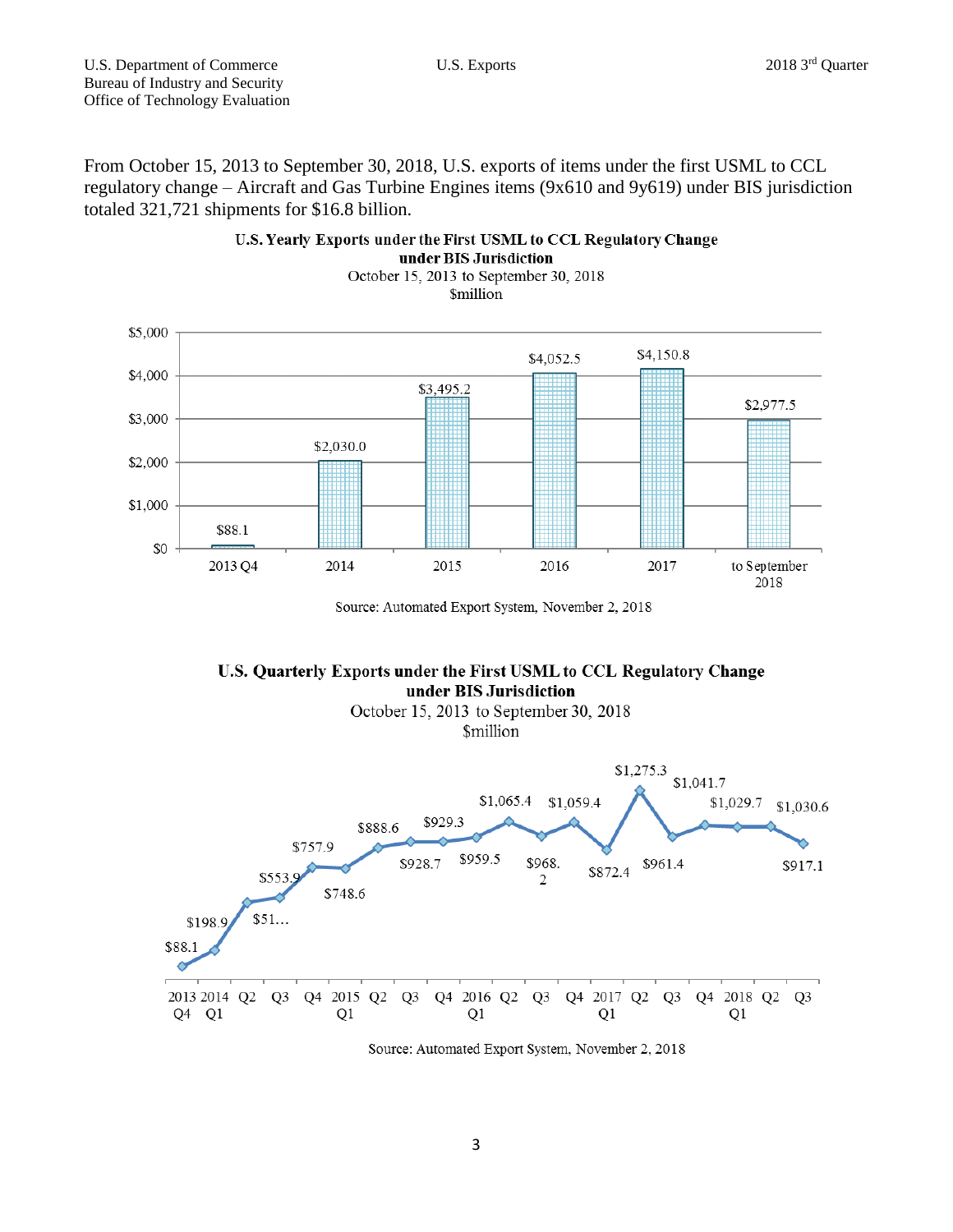| The First USML to CCL Regulatory Change-Aircraft and Gas Turbines<br>Top 15 Destinations of U.S. Exports under BIS Jurisdiction by Value |                       |                       |                               |                  |
|------------------------------------------------------------------------------------------------------------------------------------------|-----------------------|-----------------------|-------------------------------|------------------|
| October 15, 2013 to September 30, 2018                                                                                                   |                       |                       |                               |                  |
|                                                                                                                                          |                       | % of Total            | Value                         |                  |
| Country                                                                                                                                  | <b>Shipment Count</b> | <b>Shipment Count</b> | <b><i><u>Smillion</u></i></b> | % of Total Value |
| Japan                                                                                                                                    | 27,431                | 8.5%                  | \$2,833.4                     | 16.9%            |
| Canada                                                                                                                                   | 24,206                | 7.5%                  | \$2,008.4                     | 12.0%            |
| United Kingdom                                                                                                                           | 34,723                | 10.8%                 | \$1,869.0                     | 11.1%            |
| South Korea                                                                                                                              | 21,610                | 6.7%                  | \$1,215.0                     | 7.2%             |
| Germany                                                                                                                                  | 12,471                | 3.9%                  | \$694.0                       | 4.1%             |
| <b>Israel</b>                                                                                                                            | 12,281                | 3.8%                  | \$616.2                       | 3.7%             |
| Italy                                                                                                                                    | 9,976                 | 3.1%                  | \$573.2                       | 3.4%             |
| <b>United Arab Emirates</b>                                                                                                              | 14,006                | 4.4%                  | \$546.1                       | 3.3%             |
| Singapore                                                                                                                                | 16,987                | 5.3%                  | \$477.6                       | 2.8%             |
| Taiwan                                                                                                                                   | 9,491                 | 3.0%                  | \$468.2                       | 2.8%             |
| Spain                                                                                                                                    | 10,056                | 3.1%                  | \$467.9                       | 2.8%             |
| Saudi Arabia                                                                                                                             | 5,459                 | 1.7%                  | \$393.3                       | 2.3%             |
| Australia                                                                                                                                | 10,197                | 3.2%                  | \$389.0                       | 2.3%             |
| Poland                                                                                                                                   | 8,182                 | 2.5%                  | \$311.9                       | 1.9%             |
| France                                                                                                                                   | 9,045                 | 2.8%                  | \$239.8                       | 1.4%             |
| <b>Top 15 Total</b>                                                                                                                      | 226,121               |                       | \$13,102.9                    |                  |
| Top 15 Total/                                                                                                                            |                       |                       |                               |                  |
| <b>Grand Total</b>                                                                                                                       |                       | 70.3%                 |                               | 78.0%            |
| <b>Grand Total</b>                                                                                                                       | 321,721               |                       | \$16,794.1                    |                  |
| Source: Automated Export System, November 2, 2018                                                                                        |                       |                       |                               |                  |